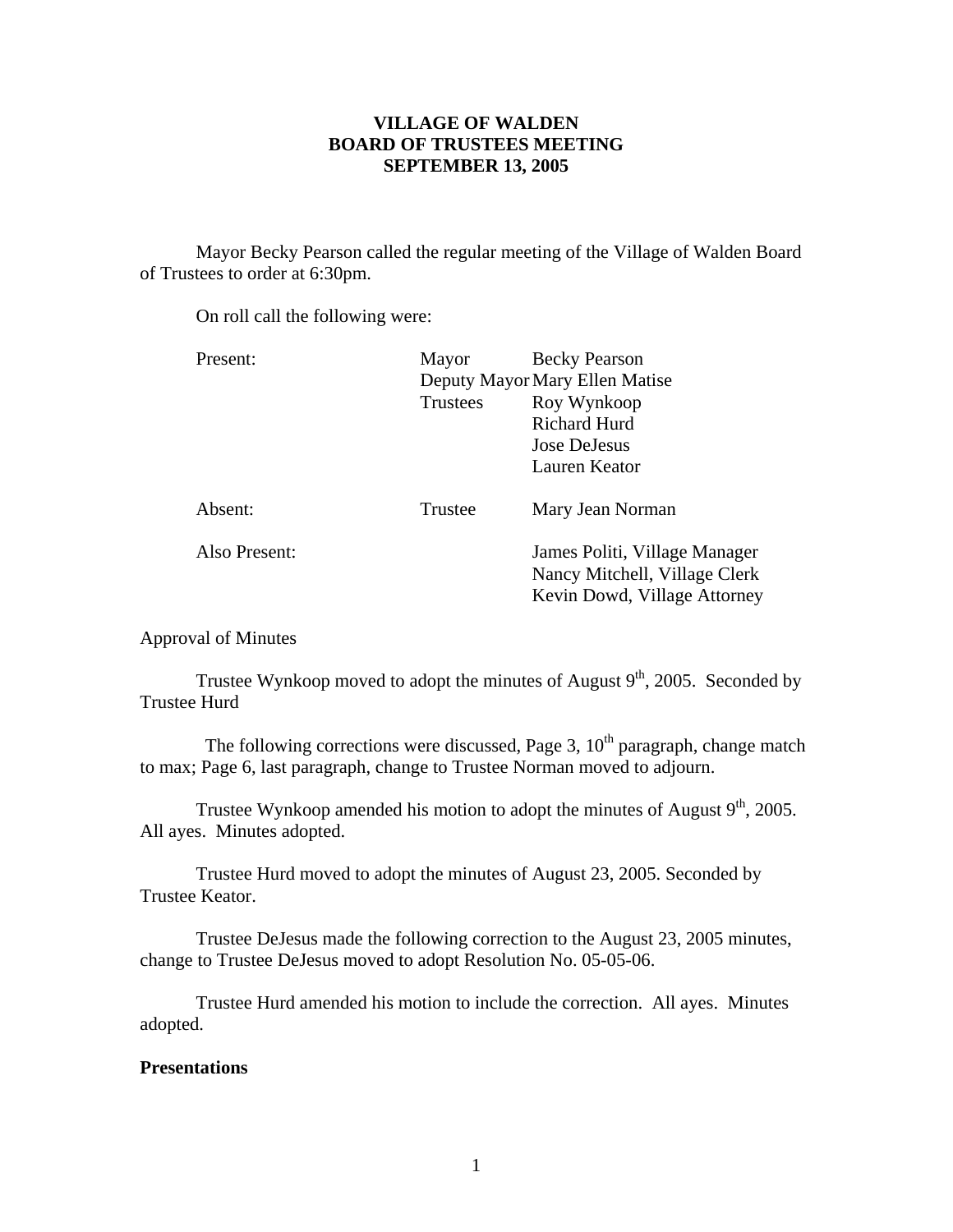Mayor Pearson presented Richard Penney and Mathew Siruchek with plaques for achieving the Boys Scout of Americas' highest award, Eagle Scout.

### **Change Order of Agenda**

Trustee DeJesus stated that because of the number of items on the agenda he moved to limit public comments to 30 minutes at beginning of meeting and 30 minutes at the end of the meeting. Seconded by Trustee Keator.

 Mayor Pearson stated that the Board hasn't met in a month and she feels they are here for the public and here to do this job and because it may run late she doesn't understand why the public has to not have the input they would like to have. There aren't a lot of people here tonight.

 On roll call Trustees Keator, DeJesus, Hurd and Wynkoop voted yes. Deputy Mayor Matise and Mayor Pearson voted no. Motion carried.

 Trustee DeJesus moved to change the order of the agenda; Village Manager Form of Government first, Village Historian second and Nugent and Haeussler third. Seconded by Trustee Keator. All ayes. Motion carried

#### **Village Manager Form of Government**

Mr. Robert McEvoy, Professor at SUNY Albany and Rockefeller College explained to the Board how the Village Manager form of government was formed. Mr. McEvoy indicated that he did read the Village's local law and it's very clear that the local law establishes a council/manager form. The law is very clear to him that it follows the exception where if you already had a local law before the new legislation that your local law remains in place and that the new law was not intended to change, especially if adopted by referendum which was done.

 Trustee DeJesus stated that one of the confusions that the Board had is the issue of the adoption of the referendum that took place in 1972 and the lingering question is whether or not that referendum grandfathered in the existing local law as it pertains to the Village Manager or whether the new system that was approved later on should have been in place. It really goes to the conflict of what role does the Mayor play over and what role does the Village Manager play.

 Mayor Pearson stated that when she was first elected and she was reading the NYCOM book which states the Mayor does this, this and this and then when you come to the Board and it doesn't happen that way because you're not acting under 4-400 we are acting under Article 15A from 1962. We should probably have had a referendum to stay; once it changes from 15A to 4-400 would you've not had to have a referendum to stay with Article 15A.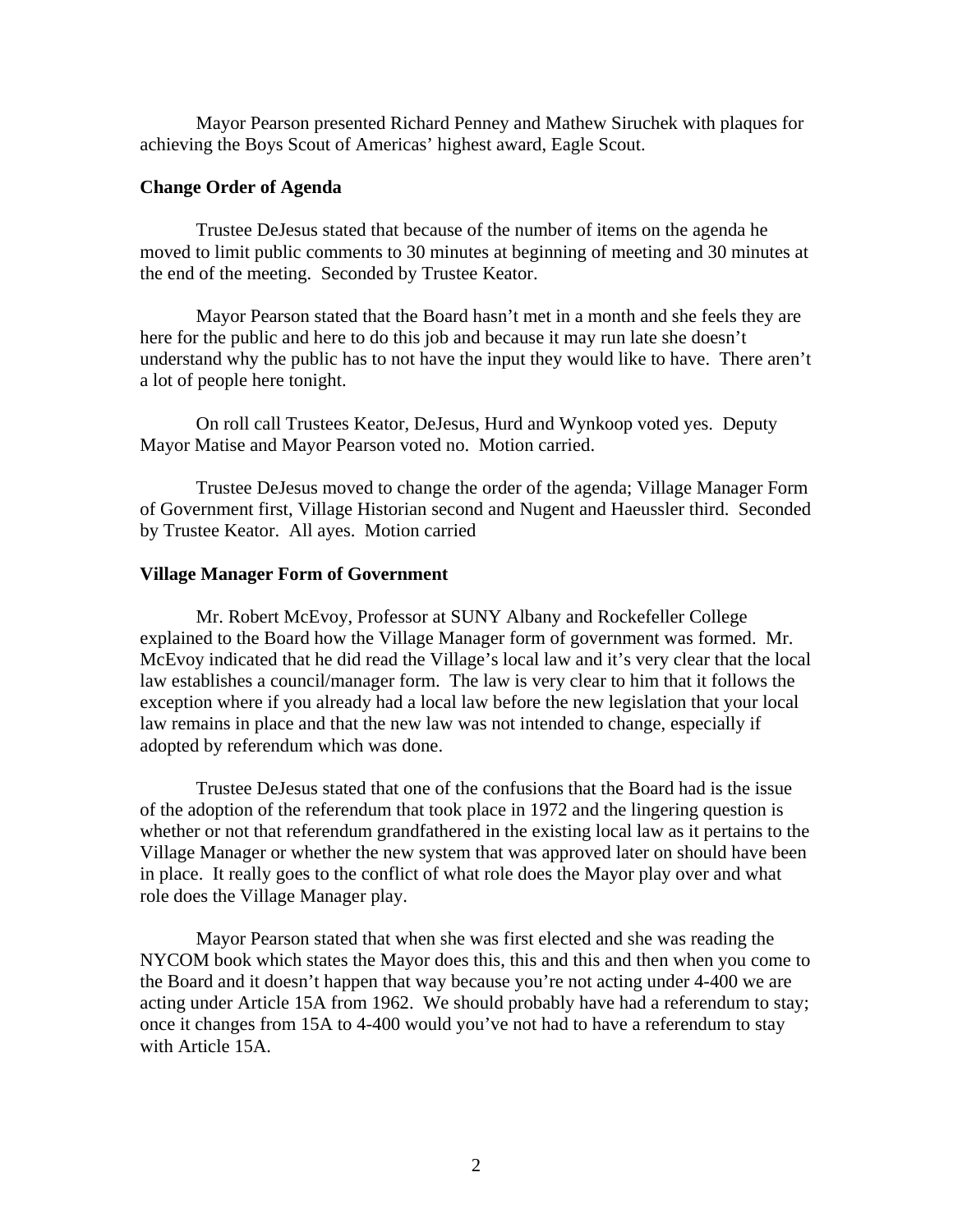Mr. McEvoy indicated that since what you had before was adopted first and reaffirmed by referendum, so it's a local law with mandatory referendum that general state law, normally he'd never seen one change that. It would change things for the future perhaps. He saw the exception in the law which indicated that this is not intended to change existing laws that were adopted by referendum or laws that have permissive referendum. Both were done by referendum so it was quite significant.

 Mayor Pearson asked, in 1972 we were still acting under Article 15A and then the State institutes a new law 4-400 which took effect in September of 1972. We are still acting under the management form of government, but did we not need to have another referendum in order to stay under Article 15A, shouldn't we have gone to 4-400. We do not need a referendum to stay under Article 15A?

 Mr. McEvoy stated that what it says is this chapter shall not be deemed to repeal or otherwise affect the provisions of any special or local law, we did a local law, or ordinance of any county, city or village charter or other special form of government it being the intention of the (unauditable), that the same shall continue in full force and effect until and unless otherwise duly amended. Meaning the only time you change that law is when you change it, not the State. You would have to change your own local law, the two you adopted earlier, to change your local government.

Mayor Pearson asked if they also sent him Monticello's judicial decision.

 Mr. McEvoy stated that it doesn't tell him enough to look at it. He has to see the exact case as to what they were challenging.

 Mayor Pearson stated that it is appointments. The decision was that they were supposed to be acting under 4-400.

Mr. McEvoy stated that maybe it was a different time frame.

 Mr. Dowd stated that there was nothing in the Monticello case that was laid out by the court as far as what Monticello did or did not do in 1954 when they adopted the village manager form of government. When you read the case you really don't know what happened and why the court is looking at it differently. The language of the Village Law and the exception to the Village Law says everything was in place and left in place. He read the case many times and he doesn't know factually what happened. We don't know what Monticello did in 1954. The population of Walden first instituted and then upheld the Village Manager form of government. This Board in 1980 did recodification for local laws that further codified the powers of the manager and the Board verses that of the Mayor.

 Deputy Mayor Matise stated that in the State of New York the information that she received is there are about 40 villages that have the Village Manager form of government. Part of the issue is an issue of confusion, because with so few villages that are following this form of government we're more the exception than the rule when you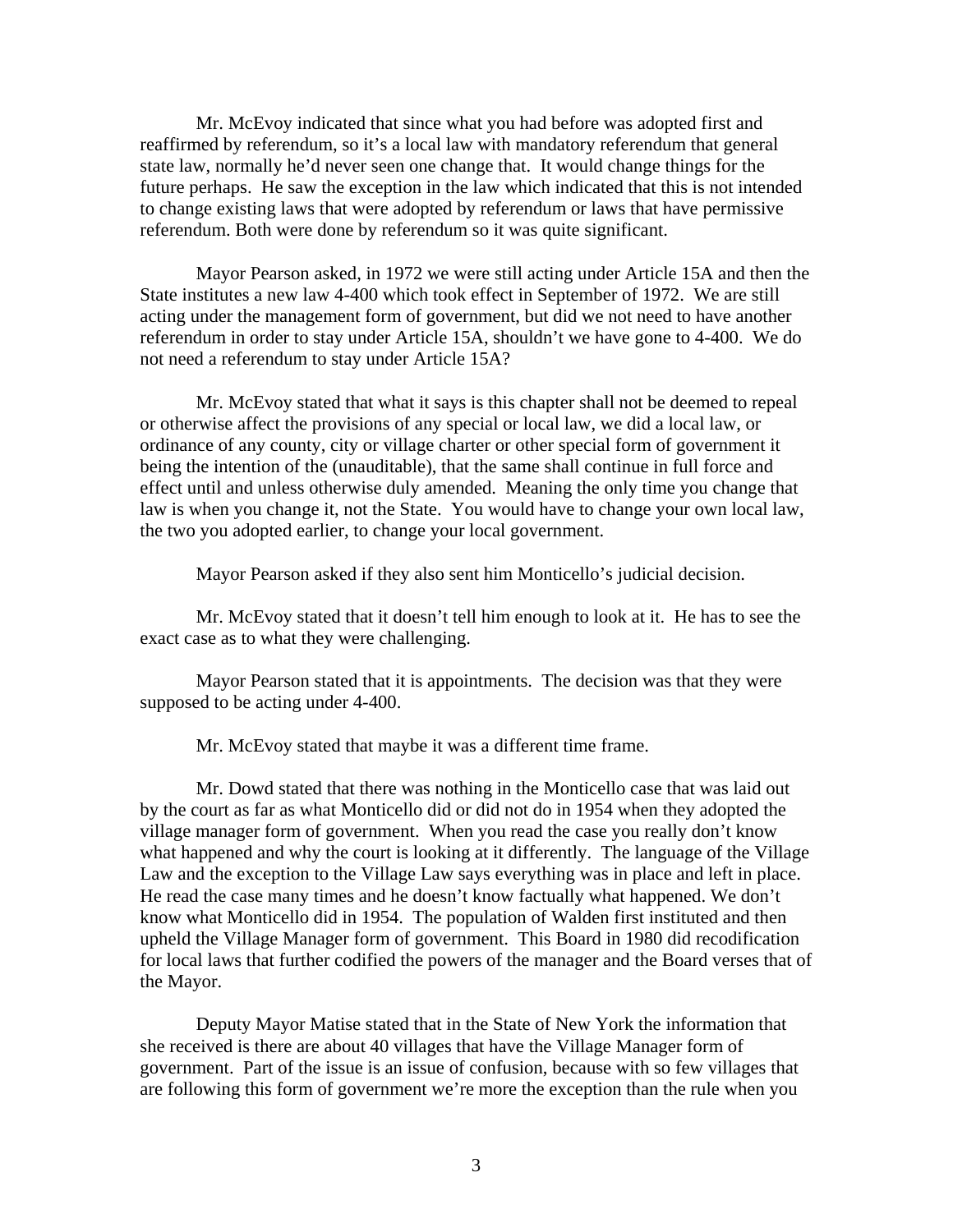do anything intergovernmental, when you do any advocacy, when you talk to the state, because they assume that you're following the current village law.

 Mr. McEvoy stated that there are 60 villages with village manager form of government.

 Deputy Mayor Matise stated that in terms of all the Villages in New York State it's very small. It doesn't help us function.

Trustee Hurd indicated that the Village has functioned well for 40+ years.

 Deputy Mayor Matise stated that whenever she asks somebody something they give her information and then she has to turn around and say that doesn't apply here.

 Trustee DeJesus stated that the issue here is the issue of appointments when we reorganized when it came to the appointment of attorney. When Becky and Mary Ellen went to the NYCOM conference they came with different information which said the Mayor gets to appoint the attorney and other employees. Our charter says different, the Village Board.

 Mayor Pearson asked if the Board waives that right once the past Mayor appoints the attorney three years in a row.

 Mr. McEvoy stated that whatever that law says is it, word, by word, by word. The only way to change it is to bring it to the Board and have a vote. It might require a referendum.

#### **Village Historian Presentation**

Suzanne Isaksen, Village Historian congratulated the Village for the recent passage of the Comprehensive Plan and explained the Certified Local Government Program which responsibilities would be: to enforce the local historic preservation legislations; maintain qualified historic preservation review commission; maintain a system for the survey and inventory of historic properties coordinated with and complementary to the survey activities of the SHPO; to provide for adequate public participation in the historic preservation program; to actively participate in the process of nomination properties to the State and National Registers of Historic Places; and to submit an annual historic preservation report. The benefits are to preserve your unique character. There are grants for this program. Some examples of eligible projects are local resource surveys, (this is the inventory that was recommended in the comprehensive plan), national register nominations, preservation training for municipal officials, public education, planning studies and or publications. She strongly urged the Board to adopt this legislation, because as the comprehensive plan points out there is a need to protect and preserve these assets that are part of Walden's unique character.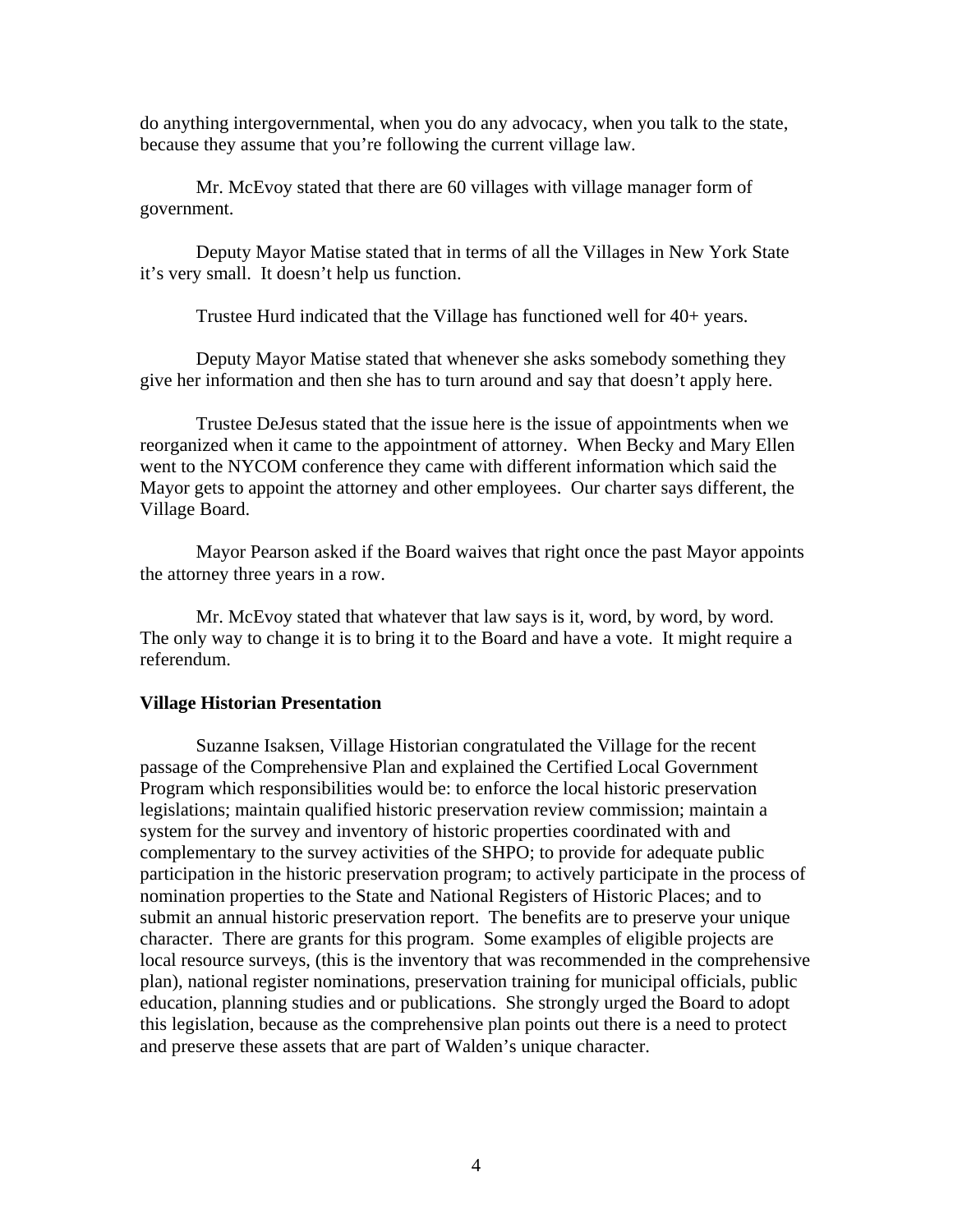Trustee DeJesus asked if this would have overriding authority over Planning and Zoning Boards.

Ms. Isaksen stated yes, but they also work with them.

 Trustee Hurd asked if it would be correct in saying this commission has policing powers and can confiscate the rights of a homeowner or building owner by simply saying we designate this as worthy of being on a historical something or other and that's it.

 Ms. Isaksen stated that the commission will designate properties. These may come before the Village Board. There is always a public review process and during that time the public and property owner can discuss their concerns.

 Trustee Hurd stated that right now if you want your home on the historic register, you can apply for it, but it is voluntary. He has a problem setting up a commission that can tell a private owner of property what they can or cannot do based on someone elses ideas of whether its historical or worthy.

 Ms. Isaksen stated that she was here when the Village Board voted for the comprehensive plan, but on Chapter 10, Page 2, it states the Village Board is encourage to establish committees to help implement recommended actions within this plan, members from the historical society and other interested parties should follow the recommendations of Section 9.7 of this report and including an update of the Villages historic resources inventory pursuit of historic district designation where appropriate. If historic districts are designated in the future the Village should consider creating a historic commission to oversee such activities.

 Trustee Hurd stated that he answers to the taxpayers because he is elected by them, but a commission doesn't.

 Trustee DeJesus asked if he had a historic house and the commission can just come up with a list and they want to designate this house a historic preservation site. If he says that is my property and he doesn't want them to do that, what happens.

 Ms. Isaksen stated that it would depend on the local legislation and how the Board drafted it. Generally the commission is charged with protecting these assets and if you deem these assets important to the community then if its part of the district the property owner would be required to comply. She apologized because she thought that when the Board adopted the comprehensive plan they took it seriously.

 Trustee Wynkoop stated that he has a problem telling people what they have to do with their home.

 Trustee Hurd stated that to have an inventory of what we actually have is a great idea. Then we might go to the individual owners and ask if they would be interested. Then maybe the Village could find funds for them to become a part of it.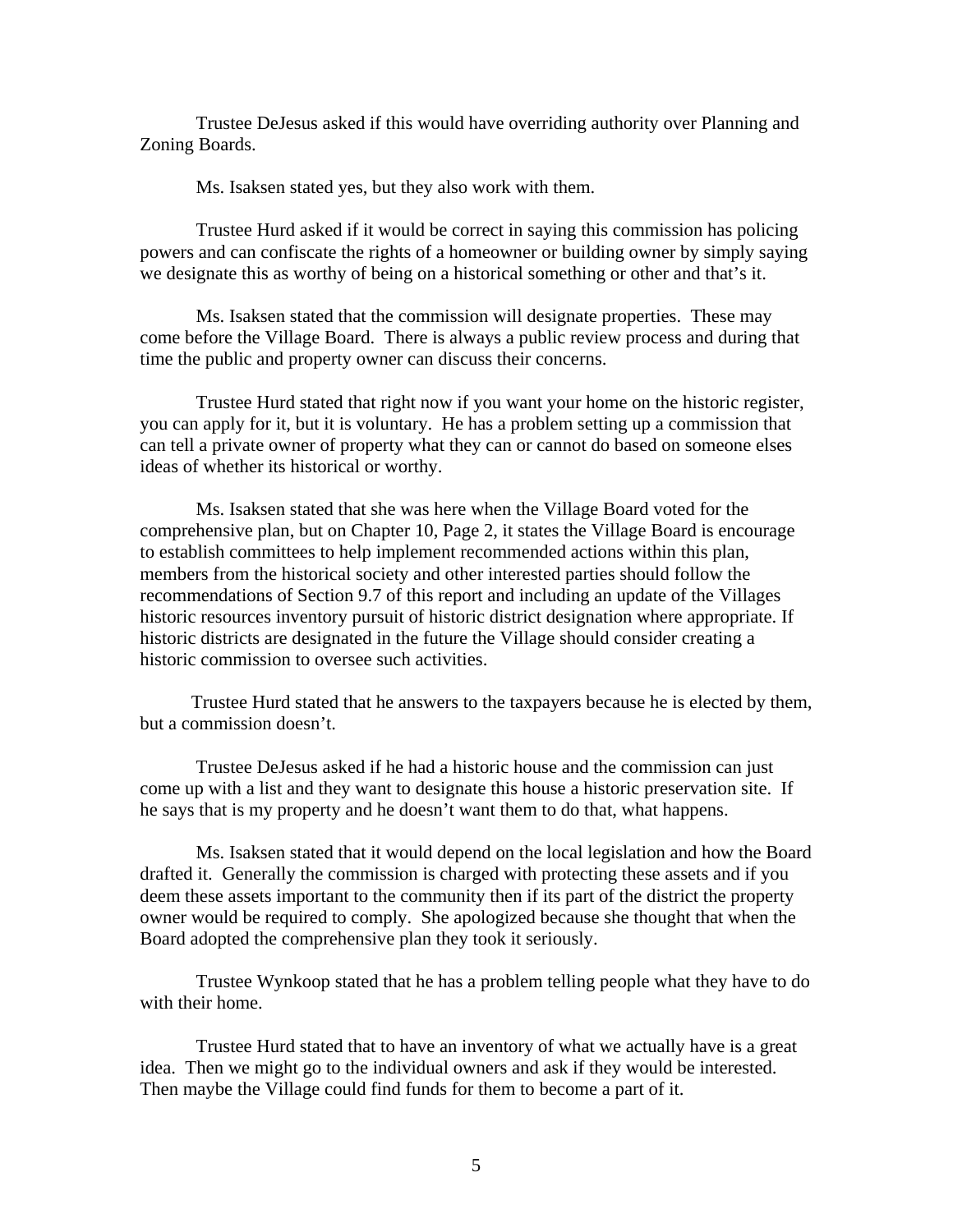Trustee DeJesus stated that he feels there has to be a financial incentive. He would like to see the list of properties. He would like to see the group of people brought together and give them the same information so they understand. He asked about the requirements for staffing and budget.

Ms. Isaksen stated that's part of what the grant is for.

Mayor Pearson indicated that usually volunteers would do that,

Trustee DeJesus stated that staff can prepare the reports. It depends on how the law is drafted. He suggested the Village Manager and Historian visit other communities such as New Paltz and get information on how they are managing this. He would also like people who have an interest in the project to come to a meeting

Ms. Isaksen indicated that the Village can develop their own law.

Trustee DeJesus stated that the Village has an Architectural Review Board and he asked how does this compare to that and how do we strengthen that. He suggested the Village start inventorying properties.

Mayor Pearson stated that the Town Supervisor called her regarding inventory of historic properties, including the Village of Walden. They are looking for funding which was asked from the Manager and Mayor before she was elected. It would cost the Village a lot less if we do our own survey.

Trustee Wynkoop stated that he has no problem with that. He doesn't think you should tell somebody that they are going to do.

Trustee Keator stated that to set up a district is one thing, but to put an individual homeowner in that situation she doesn't agree.

Deputy Mayor Matise stated that if we don't chose to follow a mechanism that has been set up by the State then she feels it's the Village's responsibility to find someway to help homeowners to protect architectural treasurers.

### **Audit**

William Trainor from Nugent and Haeussler explained the audit procedures and Gasb34.

 After a lengthy discussion Trustee Hurd moved to approve the audit proposal from Nugent and Haessler with a maximum cost of \$18,000. Seconded by Trustee DeJesus. All ayes. Motion carried.

#### **Public Comment**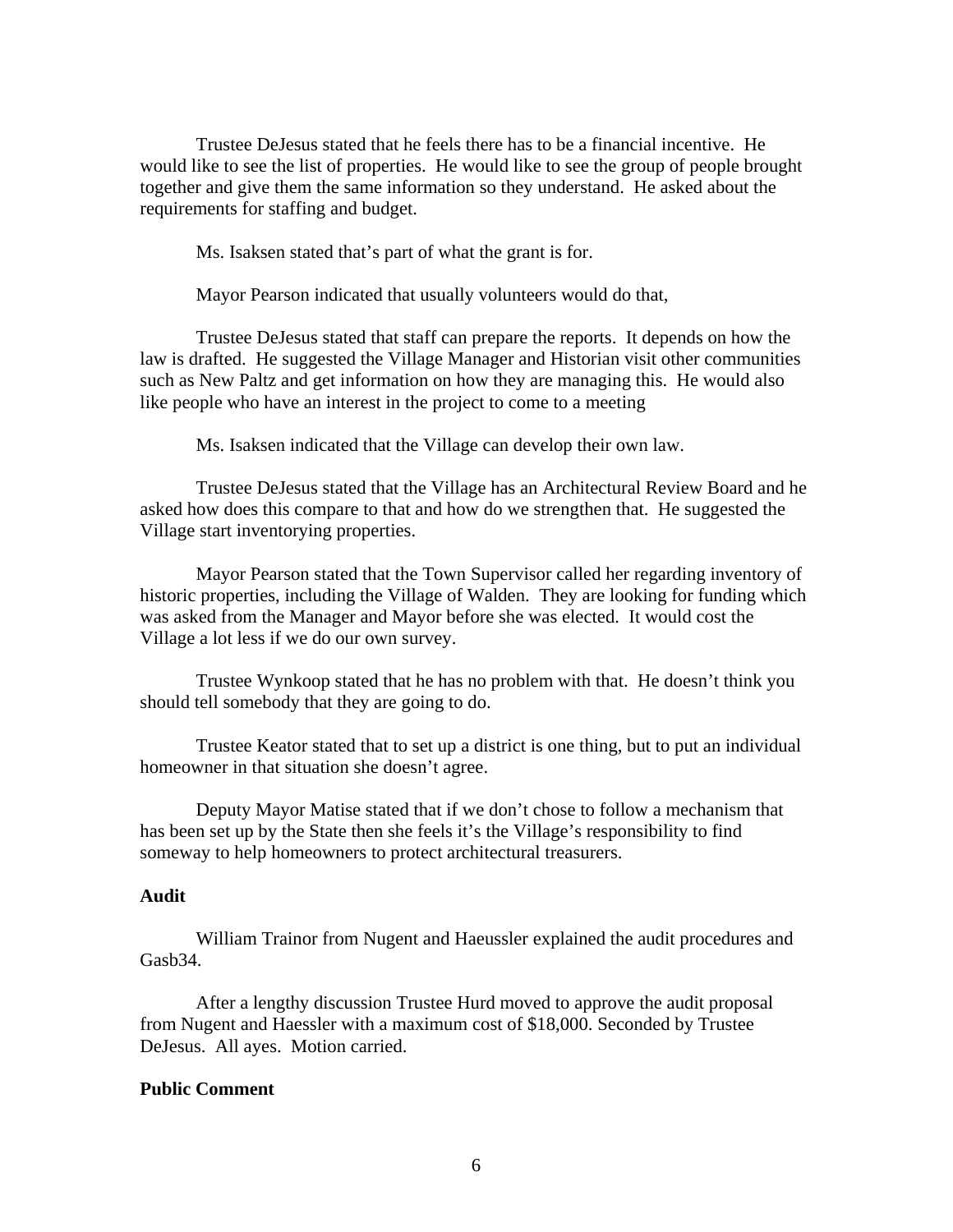Marla Landsmen, Wallkill addressed the Board regarding the Walden Elementary School Playground Committee's fund raising project to raise funds for new playground equipment.

Dave Sperry asked about the retention pond at Jacob's Ridge.

Manager Politi advised him that the engineer is looking at the entire project.

 Mr. Sperry advised the Board that there are dead trees on Ulster Avenue between Albany Avenue and the Catholic School.

 Mr. Edwards, DPW Supervisor indicated that the State was trimming those trees today.

Mr. Sperry asked about the garbage collection contract.

Manager Politi stated that the Village will be going out to bid for garbage pick up.

 Mr. Sperry suggested the Village do there own garbage pick up. The Village of Montgomery saved a lot of money doing their own.

 Deputy Mayor Matise suggested the Board hold a meeting to discuss possibilities. She asked the manager to make inquiries to other villages. She also asked if the county tipping fees were going up.

 Marcus Millspaugh asked about the water report that the Village Engineer was going to look at. He also expressed his concern with paper streets and asked the Board to do something about them.

 Mr. Dowd explained that these old streets that have no tax map parcels so they're not being taxed. One reason they don't have tax map parcels is because if developers build a street and they can't dedicate it and they walk away from it then it is taken for taxes by the County. Then you would be stuck as to who will take care of the road and you can take it by eminent domain proceedings. The property owners that abut the paper streets can begin proceedings under the real property tax law to take it over.

 Richard Parsak, 35 Main Street explained that his tenants were moving out because of the new parking regulations.

 Mayor Pearson advised him that his tenants can park in the municipal lot after 6pm. Maple Street and Oak Street lots are not being timed.

 Gary Sweeney, 33 Orange Avenue explained his concern with the way the parking spaces on Grant Street were designed, if they were smaller you could get more cars parked on the street.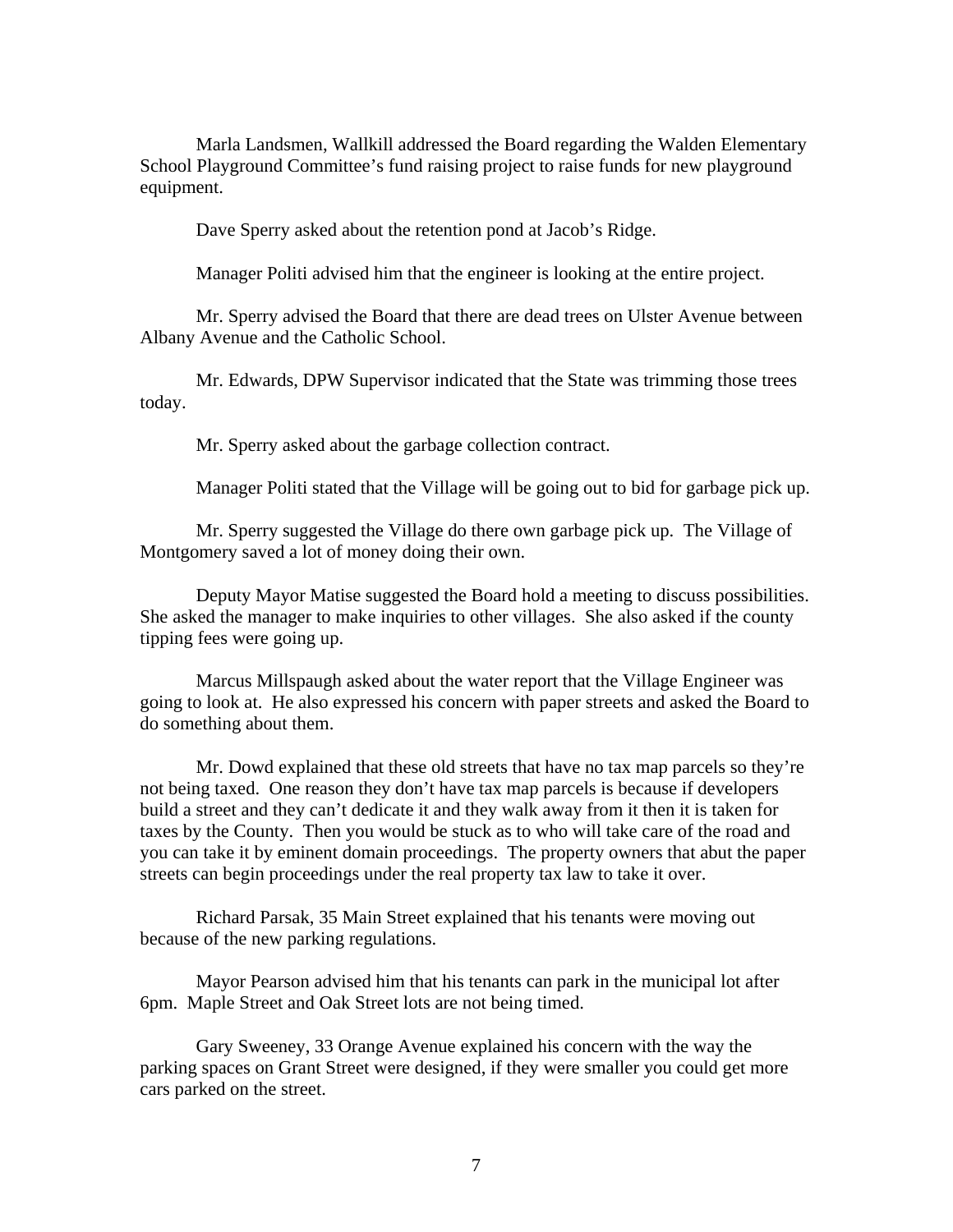Manager Politi stated that he goes by DOT regulations which is 22'x 9'; otherwise it would be too tight.

Mayor Pearson suggested not to stripe it at all, just use signage.

 Mayor Pearson, Trustees Hurd, Wynkoop and Manager Politi will meet with Mr. Sweeney on Grant Street Friday at 3pm.

 Mary Huber, 55 Main Street stated that she wanted to attend the public forum on September 8, 2005 at Walden Elementary, but as a handicapped person there was no access to the meeting.

## **Audited Bills**

Trustee Hurd moved to pay the audited bills of September 13, 2005. Seconded by Trustee Keator.

 Mayor Pearson questioned the bill for W.S. Locating, Village Engineer and the bill for the Soap Box Derby.

 Manager Politi stated that the bill for the Soap Box Derby was paid for by the donations from Jim Smith Chevrolet.

All ayes. Motion carried.

### **Introductory Local Law I-1 of 2005, "Vehicles and Traffic"**

Manager Politi reviewed the parking restrictions. It was determined that Ciardullo Printing did not need the loading zone on Saturdays.

Trustee DeJesus pointed out a handicapped parking spot that is no longer needed on Orchard Street.

Mayor Pearson asked if there is a schedule for street sweeping.

Manager Politi stated that the sweeper was out all summer since it was repaired.

 Deputy Mayor Matise asked about the handicapped parking space on Walnut Street as to if it's needed.

Trustee Keator introduced Introductory Local Law I-1 of 2005, "Vehicles and Traffic" and set a public hearing for September 27, 2005 at 6:30pm. Seconded by Trustee Wynkoop. All ayes. Motion carried.

#### **Utopian Place Bond Reduction Request**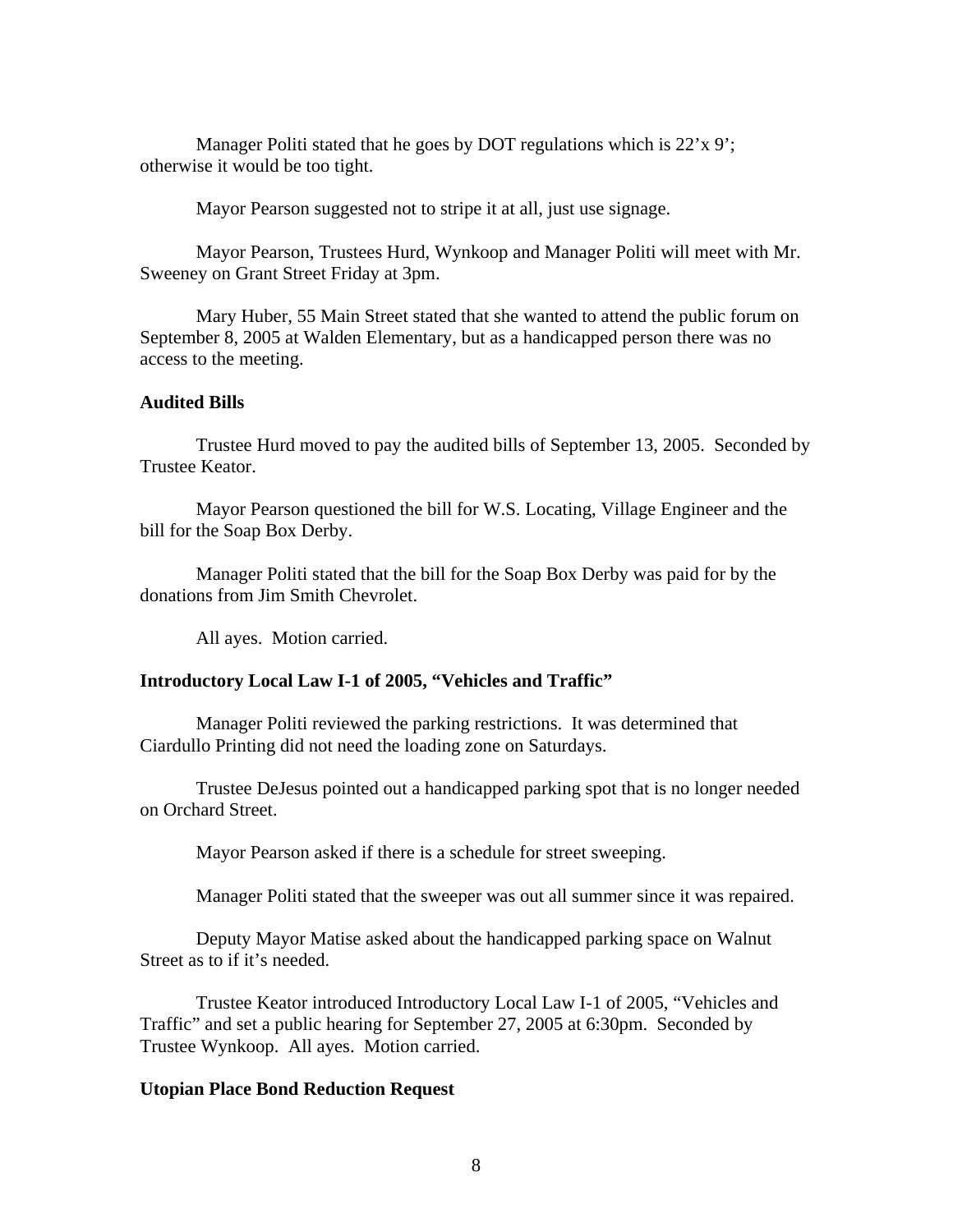Manager Politi indicated that the developer for Utopian Place Extension has requested a Performance Bond reduction, based on the items of infrastructure satisfactorily completed. The engineer has recommended that the bond for this project be reduced to \$115,000

Trustee Hurd moved to approve the bond reduction for Utopian Place extension to \$115,000. Seconded by Trustee DeJesus. All ayes with the exception of Trustee Keator voting no. Motion carried.

#### **Subordination Agreement – 42 Maple Street**

Trustee Hurd moved to approve the subordination agreement for 42 Maple Street. Seconded by Trustee Wynkoop. All ayes. Motion carried.

#### **Senior Citizen Appropriations**

Mayor Pearson asked what adult recreation is considered.

John Howland that is for senior citizen recreation.

 Mayor Pearson stated that the Village Board in Montgomery may be selling the Wesley Hall building. She asked what will happen to that senior citizen program.

Mr. Howland indicated that they will be building a new building in the park.

 Deputy Mayor Matise asked if Montgomery charges the seniors to go to the programs at Wesley Hall.

Mr. Howland stated only if they go on a trip.

 Mayor Pearson stated that this is getting back to the \$1,000 the seniors are asking for. She has looked into the Ambulance Corp building for the senior meetings. There is a question about storage.

 Mr. Howland stated that the Village shouldn't be paying rent or giving the senior money unless we have a contract, because they are incorporated.

 Deputy Mayor Matise indicated that she doesn't think they are incorporated and when she asked if they had liability insurance they said no. This should be looked at further.

This was tabled.

### **Orange County Tax Defer. For Military Service**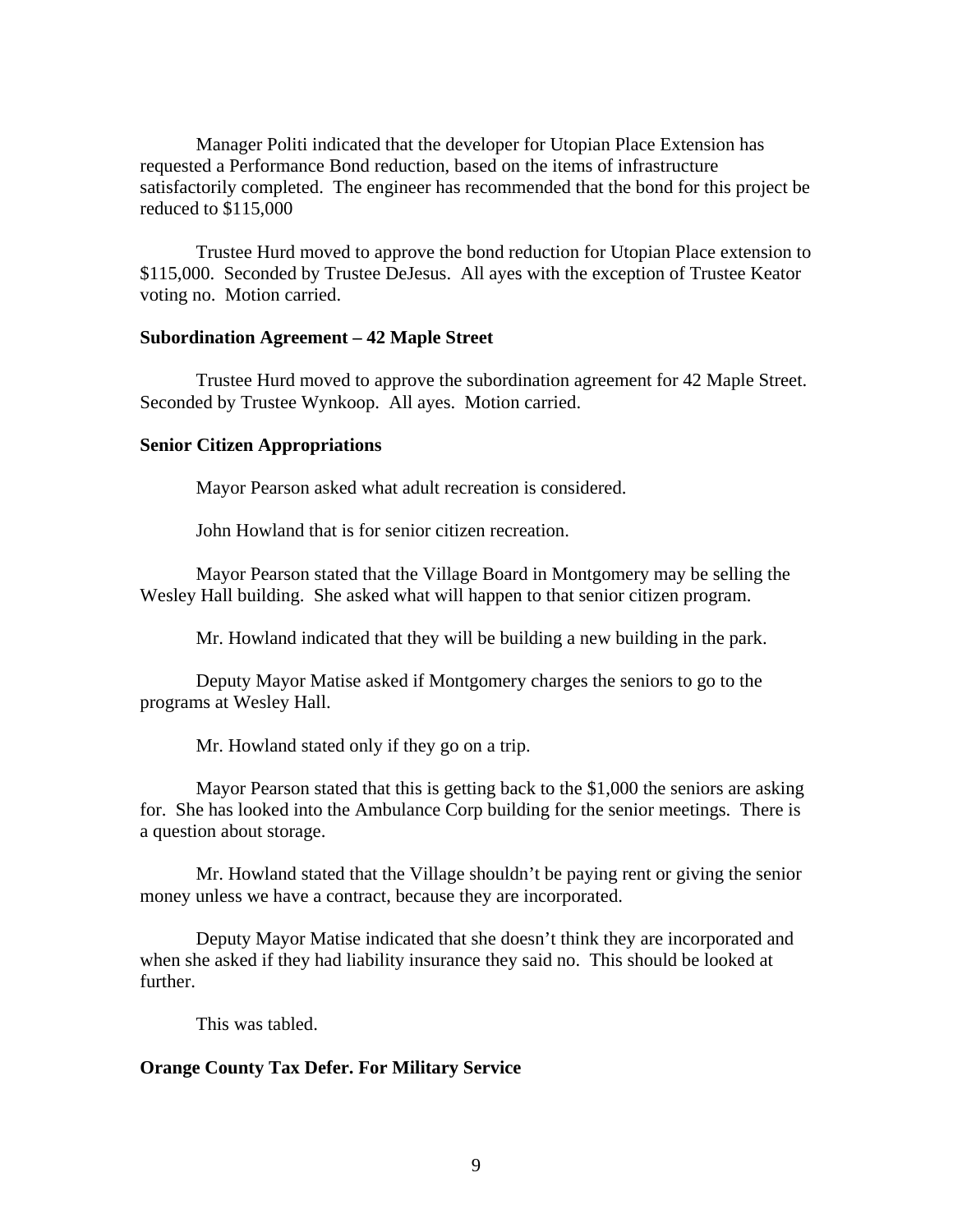Mayor Pearson stated that this would authorize the extension of real property tax collection for persons deployed by the military. In order for the county to administer this option uniformly and for all benefits of the patriot plan to be available to those service men and women who may be affected, each town, village and school district would need to enact its own resolution.

Trustee Hurd moved to adopt a resolution in favor of the extension of real property tax collection for persons deployed by the military. Seconded by Trustee Keator. All ayes. Motion carried.

### **Curfew for Review**

Mayor Pearson asked what the Board's feelings were after the meeting on September  $8<sup>th</sup>$ .

 Trustee Hurd felt that the meeting was very beneficial and some good ideas came out of it.

Trustee Wynkoop stated that he will be attending the meetings the school has.

 Trustee Keator stated that there were some ideas that came out of the meeting that she hadn't thought of. It was 50/50.

 Trustee Wynkoop stated that people shouldn't have to be afraid to go to Hess or the Mobil Station.

Mr. Dowd asked for a consensus of the Board because the Mayor has asked him to do some extensive work.

 Trustee Hurd suggested a dedicated youth officer to start dealing with the problem. He would rather try to address the problem.

 Trustee Wynkoop stated that when you go on line to look up information regarding curfews the Civil Liberty's Union has ads from one end to the other and they are willing to represent you.

 Deputy Mayor Matise stated that another thing that came out from the meeting is that it's not just at night.

 Mayor Pearson stated that it was pretty even. Some people want a curfew because they don't know of any other solution. She liked the Dispute Resolution Center because they talked about other programs.

 Deputy Mayor Matise stated that she would like to see the Dispute Resolution Center involved with the Police Department and the truant officer because they know the kids and parents.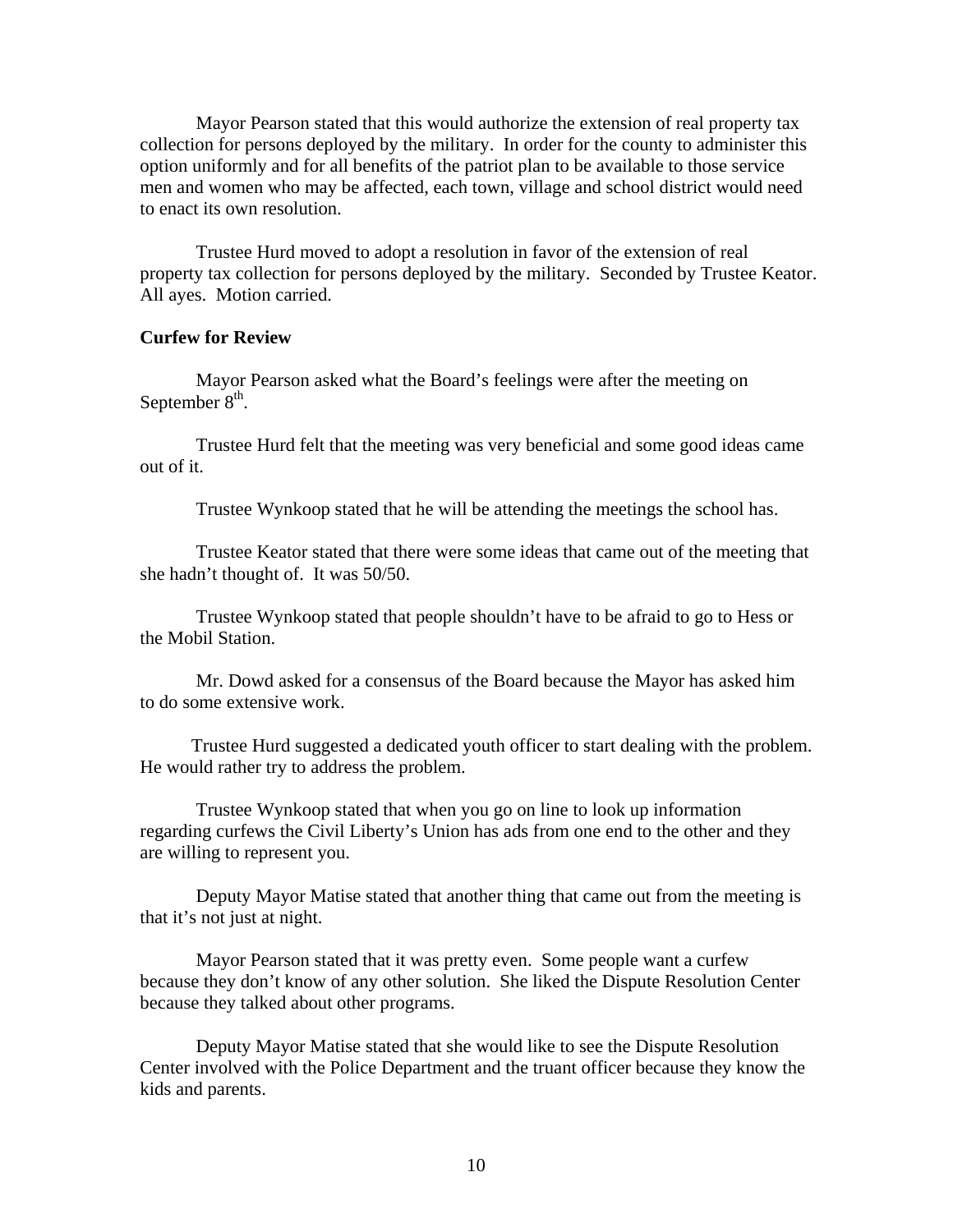Mayor Pearson stated that she got an anonymous letter stating that there was a committee formed before in the Village with the community involved.

 Trustee DeJesus stated that the Village has a parks and recreation department we need a youth bureau, not the police. He doesn't feel a curfew will work. He has gotten comments from people in the community that there are a lot of girls hanging around the police cars when they are parked. He's looking for a fresh face to work with these kids.

 Mayor Pearson stated that she has gotten complaints that the police are telling the kids to move along because so and so complained.

 Mayor Pearson asked the Board if they want the Village Attorney to gather information regarding if anything has been repealed.

Trustees Hurd, DeJesus, Keator and Deputy Mayor Matise indicated that they do not want a curfew. Mayor Pearson voted yes.

Mayor Pearson asked if the Board wanted to have a separate meeting with the community and officials.

It was unanimous to have the meeting.

Mayor Pearson indicated that she has the list of people that want to be involved and she would like a letter to go out to them. The meeting was scheduled for October 5, 2005 at 7pm with the Board, Police Chief, Jaime, Dispute Resolution people, Carol Chichester and the public that wanted to be on the committee.

#### **Public Comment on Discussion Items**

Mr. Sperry complained about how late the public comment period started.

#### **Informational & Village Manager's Report**

Manager Politi stated that in the Board's packet is information on the playground committee and the restoration of the Orange Blossom statue. Col. Bradley gave the money for this statue.

 Deputy Mayor Matise stated that Spencer McLaughlin of Monroe has been trying to get the county to put money in the budget to repair the Orange Blossoms statue. She is distributing a petition. She asked that a letter of support be sent.

The Board agreed that a letter of support be sent.

Manager Politi advised the Board that the ad is out for the DPW Superintendent.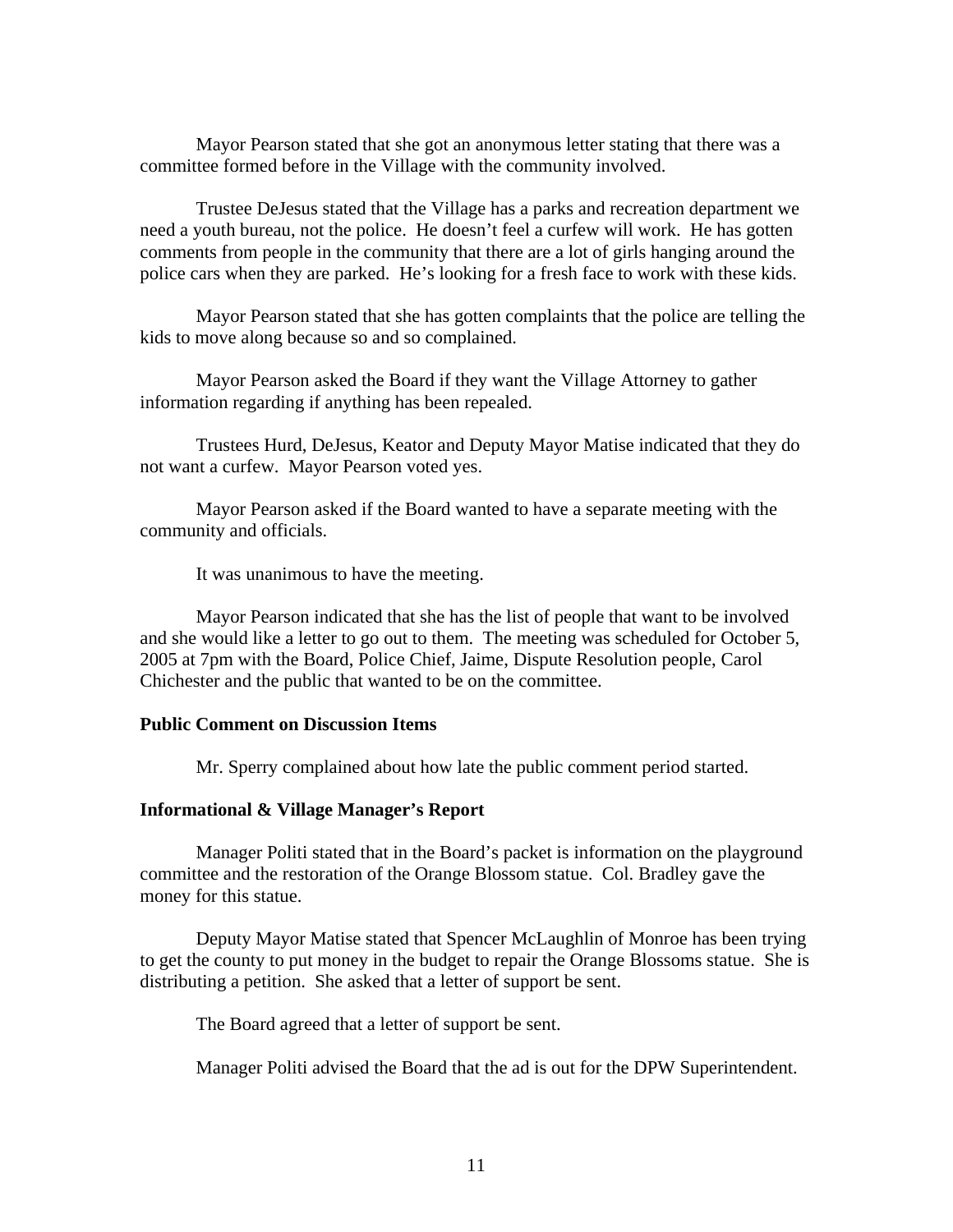The Manager also advised the Board that the tiles have been replaced in the Municipal Building hallways. The fire escape has been painted and the entrance to the library will be done.

 Mayor Pearson stated that she was hoping that would include the staircases and she would like to help with colors.

#### **Correspondence**

Mayor Pearson stated that correspondence was received from Nancy Mitchell and Anita Vandermark. She put them in the Board's boxes.

### **Board Comments**

 Trustee DeJesus stated that a while back it was mentioned that the station wagons were not safe to use.

Manager Politi stated that the brown one is a little shaky, the blue one is okay.

Trustee DeJesus asked to have the roll of honor hung on the wall.

 Deputy Mayor Matise asked if the clock and the picture of Col. Bradley could also be hung.

 Trustee Keator stated that she noticed a sign at 44 Ulster Avenue for daycare. Also, on the corner of Capron and Elberton there is a big bump. There is a house in that area that is overgrown with grass and weeds

 Trustee DeJesus stated that Winum has a big piece of equipment parked on the boulevard.

 Deputy Mayor Matise stated that there is a rail trail meeting September 19 at the Town Hall. Rick Penny will be doing NIMS training for the Board. She called the assessors office regarding the 10% reduction of taxes for firemen. They still haven't gotten the forms from the State.

Trustee Hurd asked about the band stand.

Manager Politi stated that it's out to bid.

 Trustee Wynkoop stated that someone parks his motorcycle on the sidewalk on Ulster Avenue. He does have a driveway.

Trustee Hurd stated that NUBS is parking motorcycles on the sidewalk too.